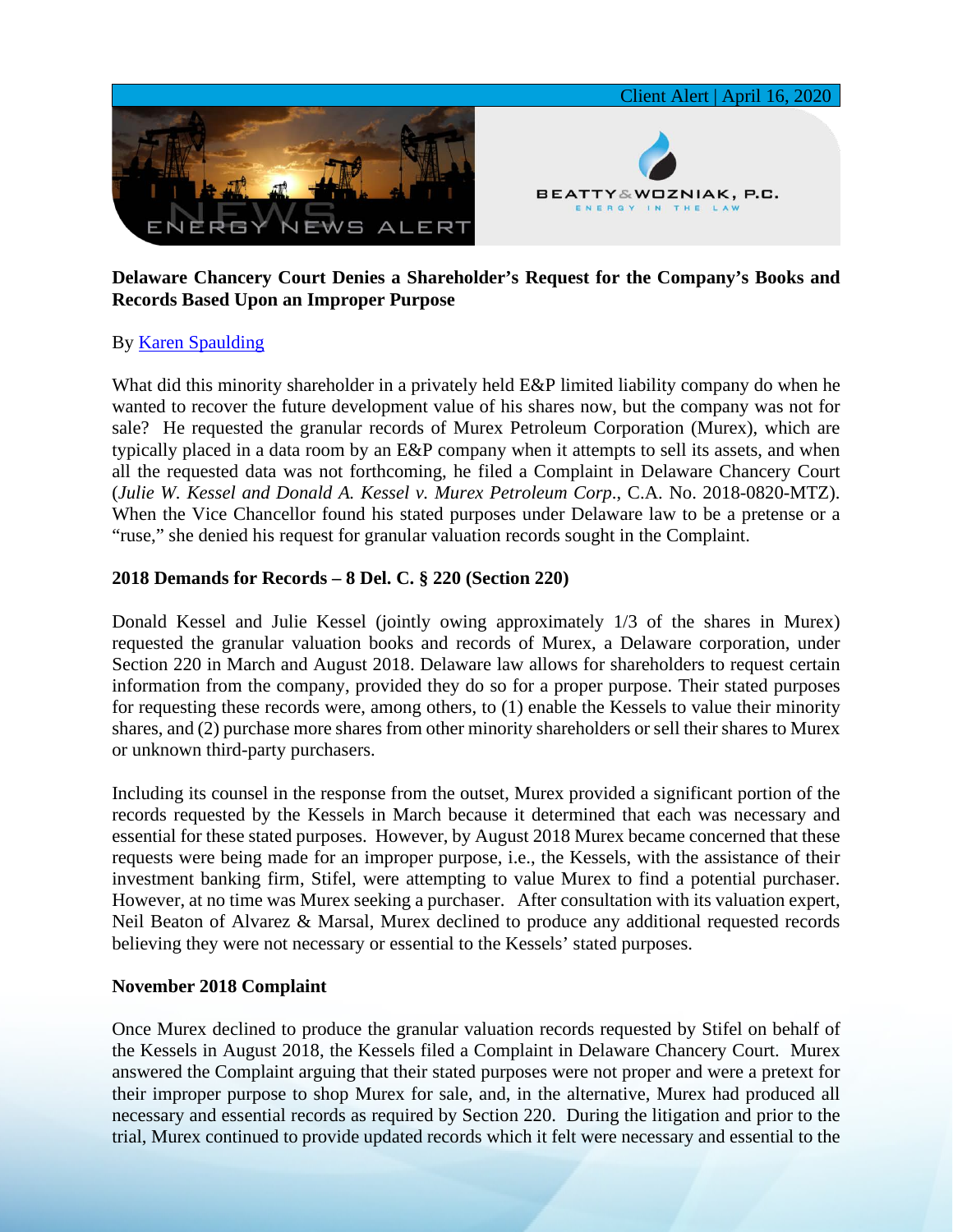Kessels' stated purposes.

Don Kessel started Murex in 1996 with Waldo Ackerman, its President. After leaving Murex in early 2016, and subsequently being removed from its Board after refusing to execute a Non-Compete Agreement, Mr. Kessel instituted his Plan to acquire Murex in 2016, and when that Plan failed, he modified his Plan which involved financial investment banker, Stifel Investments, marketing Murex for sale. Stifel required Murex's granular valuation records, i.e., those demanded in the Kessels' Complaint, in order to confirm the true value of this mostly Bakken asset in order to locate a purchaser to acquire Murex. Any Board and shareholder decision to sell Murex now would result in a much larger share price than the quarterly share price calculated by Murex's Board pursuant to the formula set forth in the By-Laws.

### **2019 Delaware Chancery Court Trial**

Karen Spaulding and Andrew Glenn of Beatty & Wozniak's litigation practice group represented Murex at the bench trial before Vice Chancellor Zurn commencing September 30, 2019, with the assistance of local Delaware counsel Brett Fallon and Albert Carroll, Morris James LLP, on the pre- and post-trial briefs.

The evidence elicited at trial by Murex's counsel supported its pretext defense that Mr. Kessel sought Murex's confidential and proprietary valuation documentation for the sole and improper purpose of marketing Murex as a whole and not for his purported stated purposes to value his shares to sell them or buy more. The evidence was clear that at no time did Stifel ever market the Kessels' minority shares to a third-party purchaser, because that was not Mr. Kessel's plan. Murex also presented evidence that Ms. Kessel joined in Mr. Kessel's plan, arguing that neither was entitled to the requested documents listed in the Complaint.

In the alternative, Murex's expert witness testified that Murex had produced all necessary and essential records that the Kessels needed to value their shares in order to either sell them or purchase more. Thus, Murex argued that no further records needed to be produced even if the court found either of the Kessels had met the burden of proof of a proper purpose under Section 220.

The parties filed post-trial briefs in lieu of closing arguments, and the Court heard oral argument on December 18, 2019.

## **2020 Decision by Vice Chancellor Zurn**

In her oral telephonic ruling on March 27th, which was attended by [Law 360,](https://7786d557-4329-4d99-be6b-ee891e97ad6a.filesusr.com/ugd/368105_1d7d7c65cbea4aff82a5b71ca53d8e15.pdf) the Court agreed with Murex that Mr. Kessel sought Murex's books and records for an improper purpose and his stated purposes were a "ruse." V.C. Zurn denied Mr. Kessel's request for any additional books and records.

The Court found that Ms. Kessel did not adopt Mr. Kessel's plan, although she supported it, but had a proper purpose in seeking Murex's books and records because her Murex shares were her main source of income, which she sought to value given her usual practice of selling shares regularly for living expenses.

V.C. Zurn then discussed the scope of the records produced by Murex compared to the additional